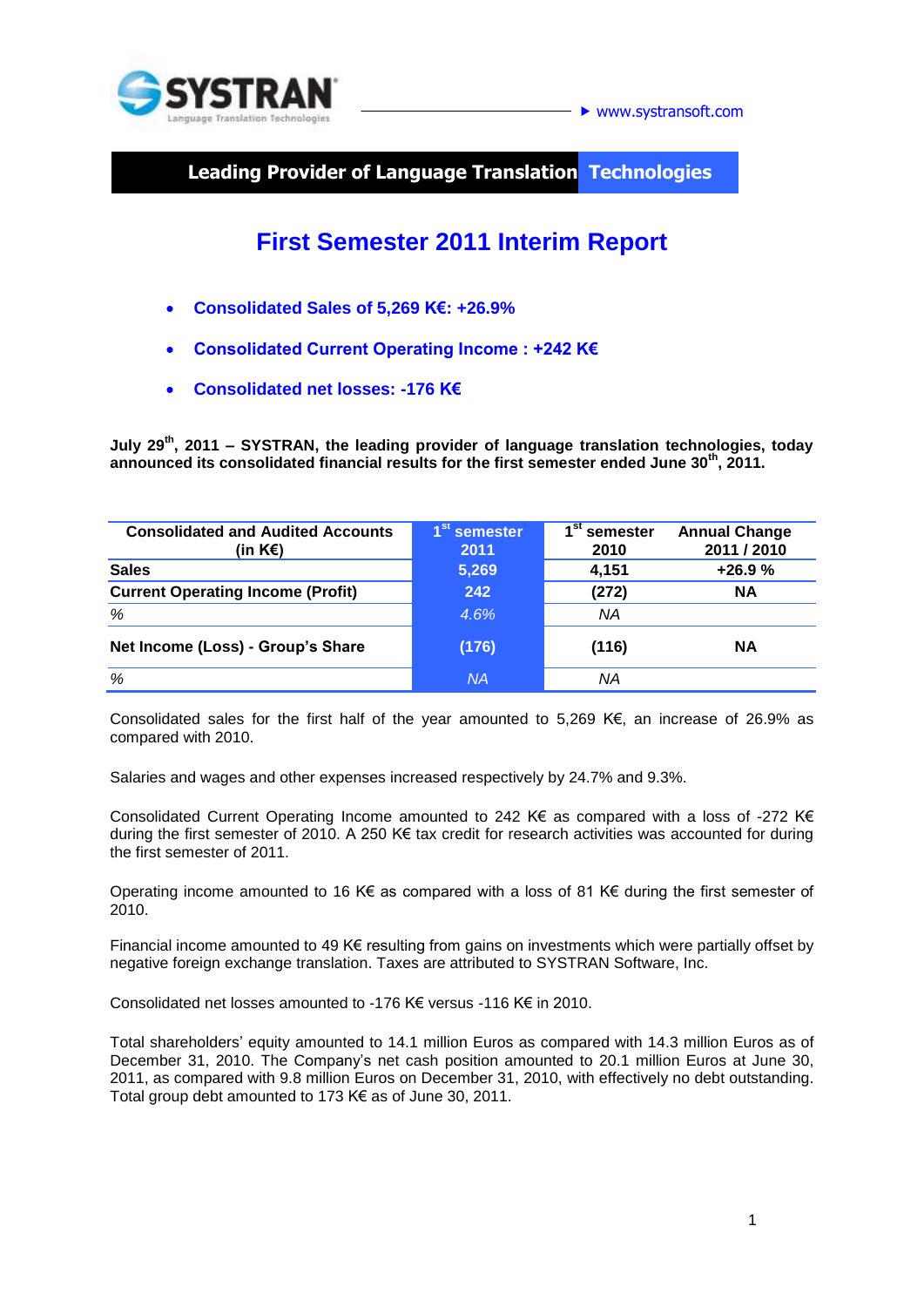### **Activities – First semester 2011**

| In K $\epsilon$              | 2011  | ln<br>%<br>of total | 2010  | In<br>%<br>of total | <b>Annual</b><br>Change<br>2011/2010 |
|------------------------------|-------|---------------------|-------|---------------------|--------------------------------------|
| <b>Software Publishing</b>   | 3,080 | 58.5%               | 2.927 | 70.5%               | $+5.2%$                              |
| <b>Professional Services</b> | 2,189 | 41.5%               | 1.224 | 29.5%               | $+78.8%$                             |
| <b>Consolidated Sales</b>    | 5,269 | 100.0%              | 4,151 | 100.0%              | $+26.9%$                             |

Total sales amounted to 5.27 million Euros, an increase of 26.9% as compared with 2010. The sales are distributed between 3.08 million Euros for *Software Publishing* and 2.19 million Euros for *Professional Services.* Over this period, the increase in sales was attributable largely to new orders received from the US Government.

### **Outlook**

SYSTRAN plans to develop the *Software Publishing* business in 2011, focusing on *Server Product* sales to corporate customers. SYSTRAN will continue its efforts to market the new version 7 *Desktop Product* line and develop online and channel sales.

SYSTRAN expects sales to grow for all of 2011 across all business segments before accounting for the impact of the Euro / US Dollar foreign exchange translation. Nevertheless, there is a high degree of uncertainty concerning this outlook because of the current economic environment.

### **Dispute with the European Commission**

The Commission has already partially complied with the General Court's decision by paying SYSTRAN the amounts of 5,685,240 Euros on February 9, 2011 and 6,315,760 Euros on March 14, 2011. However, in spite of the repeated requests from SYSTRAN, the Commission has not paid the remaining liabilities pursuant to the decision of December 16, 2010.

On March 4, 2011, the European Commission brought an appeal before the Court of Justice, against the judgement of the General Court delivered on December 16, 2010. On May 13, 2011, SYSTRAN filed its response. The Court of Justice has allowed the European Commission to supplement its appeal with a reply which must be submitted by September 12, 2011. SYSTRAN will submit a rejoinder.

## **About SYSTRAN**

SYSTRAN is the market leading provider of language translation software products and solutions for the desktop, enterprise and Internet.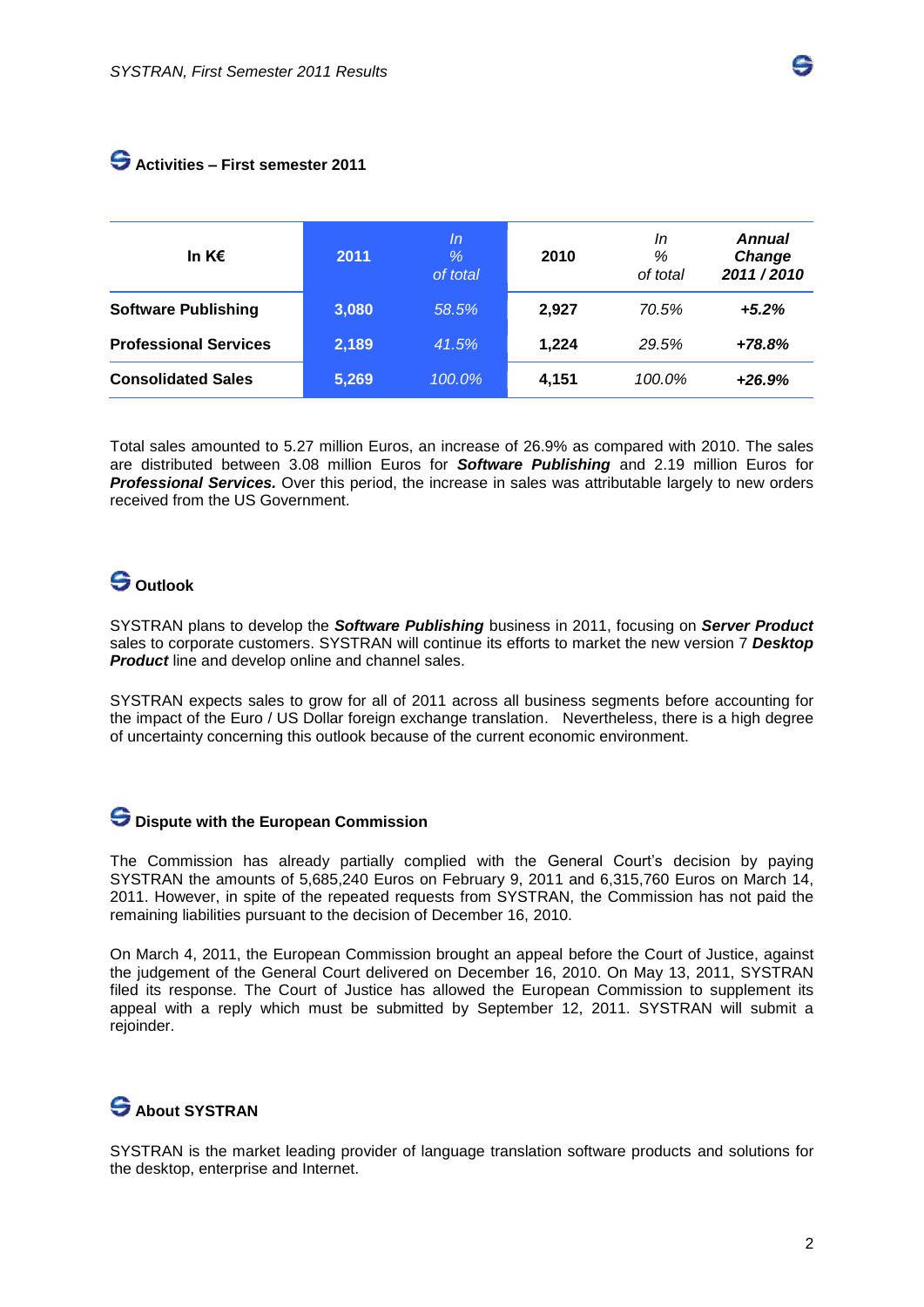

Use of SYSTRAN products and solutions enhance multilingual communication and increase user productivity. SYSTRAN delivers real-time language solutions for search, content management, online customer support, intra or inter company collaboration, and eCommerce.

With the ability to facilitate communication in 52 language combinations and in 20 vertical domains, SYSTRAN's software is the choice of leading global corporations, portals including Apple, Yahoo! and AltaVista, and public agencies such as the US Intelligence Community.

SYSTRAN has been pioneering advances in machine translation for over four decades. Its latest achievement, SYSTRAN Hybrid MT, combines the predictability and language consistency of rulebased machine translation with the fluency of statistical MT.

SYSTRAN is headquartered in Paris, France with a North American office located in San Diego, California, USA.

SYSTRAN (Code ISIN FR0004109197, Bloomberg: SYST NM, Reuters: SYTN.LN) is listed on EuroNext Paris, Compartiment C.

For more information, visit [www.systransoft.com](http://www.systransoft.com/)

#### *Contact*

Dimitris SABATAKAKIS, Chairman & CEO Telephone: +33 (0)1 47 96 86 86 Fax: +33 (0)1 46 98 00 59 Email: sabatakakis@systran.fr

Revenue for the third quarter 2011 ending on September 30, 2011 will be announced on November 4, 2011.

This Press Release is available for download at: <http://www.systransoft.com/systran/investors/press-releases>

Half-Year financial report is available for download at: <http://www.systransoft.com/systran/investors/financial-report/half-year>